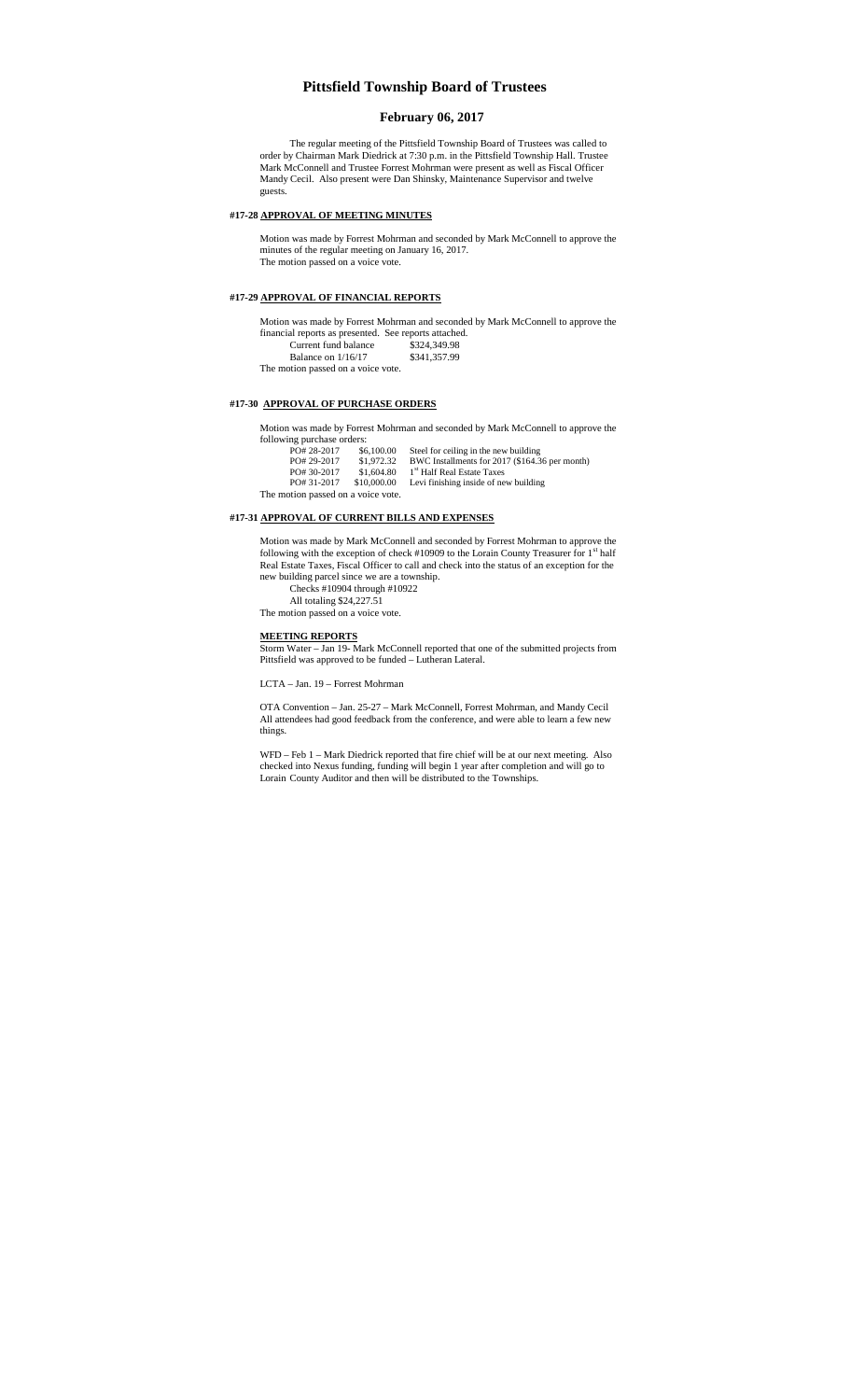**OLD BUSINESS** –

Steel for the new building was delivered for the inside ceiling and it should be installed<br>by end of this week. Also Dan met with 3<sup>rd</sup> electrical contractor for a bid and is waiting for that to come back

#### **#17-32 APPROVAL OF WESEMEYER PLUMBING PROPOSAL AND TO APPROVE A PURCHASE ORDER IN THE AMOUNT OF \$11,400.00.**

Motion was made by Mark McConnell and seconded by Forrest Mohrman to approve the plumbing proposal from Wesemeyer Plumbing and to approve a purchase order in the amount of \$11,400.00. The motion passed on a voice vote.

## **NEW BUSINESS –**

#### **#17-33 APPROVAL OF A CONTRACT WITH SANDY DIEDRICK FOR THE DATA ENTRY OF TOWNSHIP CEMETERY RECORDS DURING 2017**

Motion was made by Forrest Mohrman and seconded by Mark McConnell to approve a contract with Sandy Diedrick for the data entry of Township cemetery records in 2017 for the annual amount of \$300.00. Mark Diedrick abstained from the vote. The motion passed on a voice vote.

Had a discussion of needing a new Newsletter Editor, and if anyone had any interest to please contact one of the trustees.

Mark McConnell notified Dan about fire hydrant that needs repaired and it was decided we cannot handle the repair. The hydrant assembly is leaking and we will need to contact R.L.W.C.A

## **#17-34 APPROVAL TO CONTACT R.L.C.W.A TO HAVE THEM REPAIR FIRE HYDRANT.**

Motion was made by Mark McConnell and seconded by Forrest Mohrman to contact R.L.C.W.A to have them repair the fire hydrant. The motion passed on a voice vote.

## **#17-35 APPOINT JIM MCCONNELL AS LORCO REPRESENTATIVE**

Motion was made by Mark Diedrick and seconded by Forrest Mohrman to appoint Jim McConnell as the LORCO representative for a three year term. A roll call vote was taken. Mark McConnell abstained. The motion passed on a voice vote.

Resident Joyce Snyder submitted a Public Records request, requesting the written complaint documents concerning Trustee Mark McConnell and his written response, and also the complaint letter and how it was handled for employee Dan Shinsky. There were no formal written complaints filed regarding this issue. The accusations and complaints have been only verbal to date, therefore we have nothing we can provide at this time.

## **#17-36 MOVE TO EXECUTIVE SESSION**

Motion was made by Mark McConnell and seconded by Forrest Mohrman to move to Executive Session to discuss personnel compensation. The motion passed on a voice vote.

#### **#17-37 RETURN TO REGULAR SESSION**

Motion was made by Mark McConnell and seconded by Forrest Mohrman no action at this time and to return to the Regular Session. The motion passed on a voice vote.

#### **#17-38 ADJOURNMENT**

Motion was made by Forrest Mohrman and seconded by Mark McConnell to adjourn the meeting at 8:35 p.m. The motion passed on a voice vote.